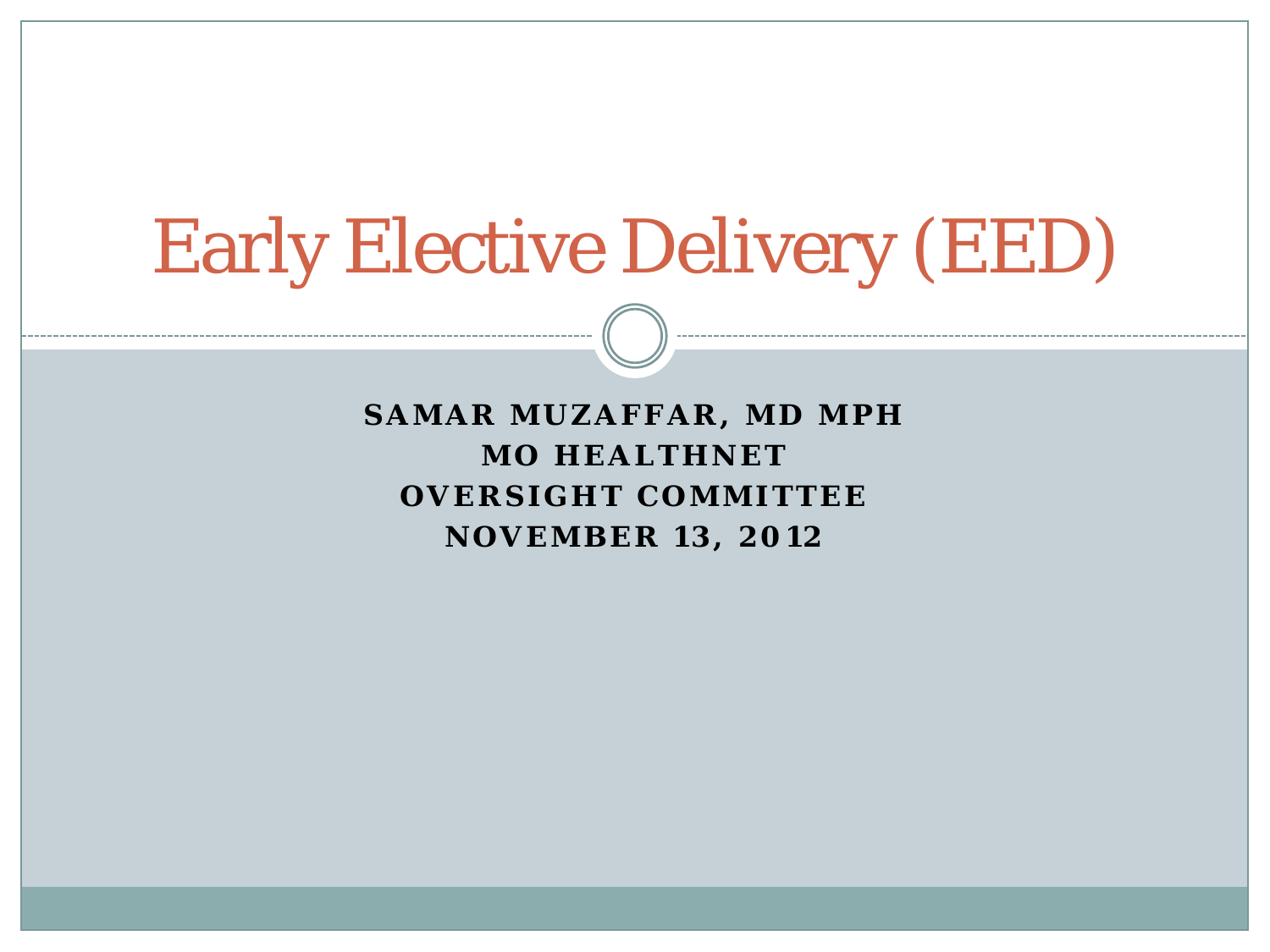- Elective delivery 37 to < 39 weeks gestation
- ACOG advises against non-medically indicated deliveries prior to 39 weeks
- A survey by Goldenberg et al (Obstet Gynecol 2009 Dec;114(6):1254-8) found that 92% of insured women thought that giving birth prior to 39 weeks is safe
- EED increased from 20% in 1990 to 29% of all live births in 2006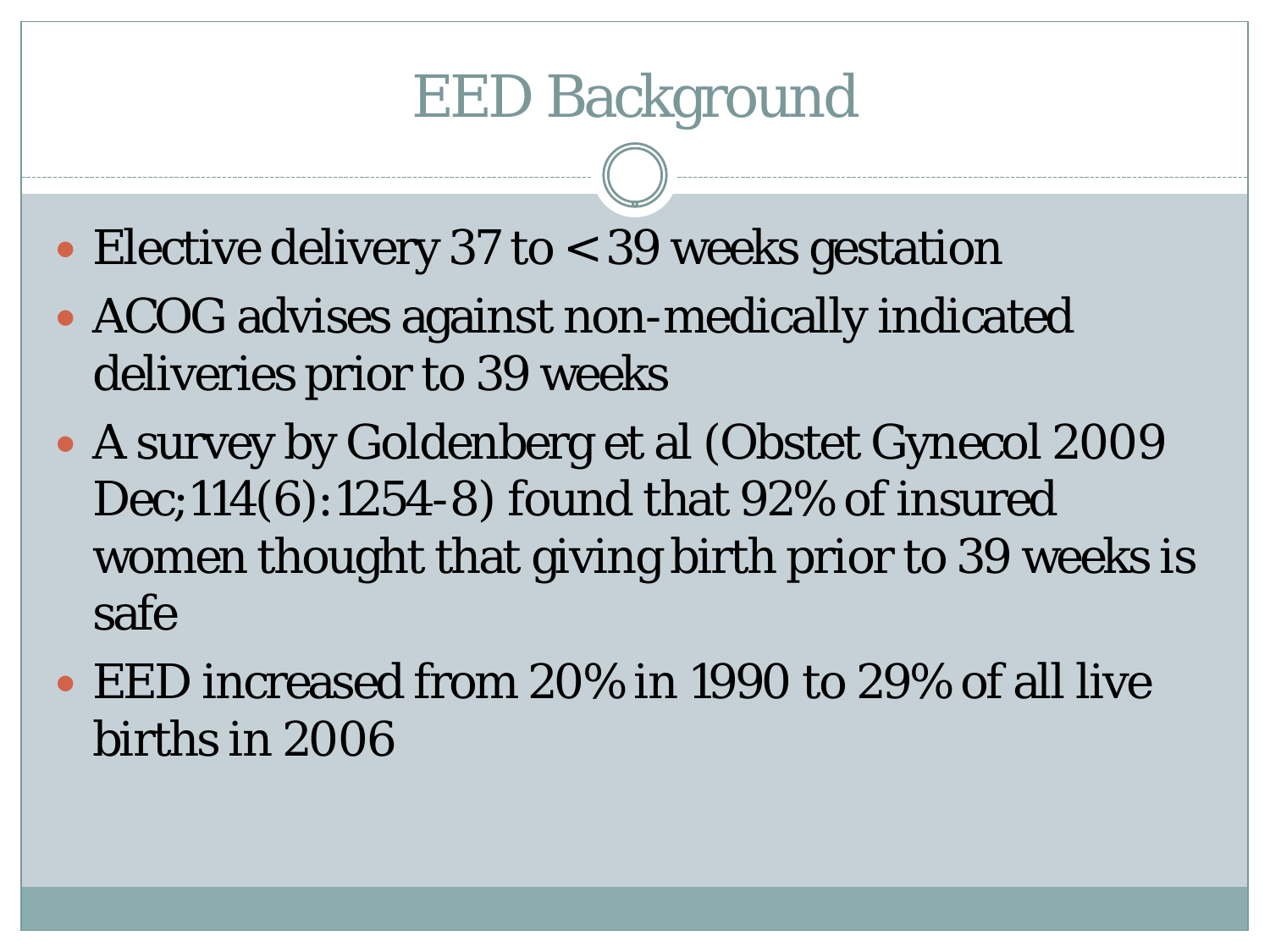- EED associated with complications
	- Increase in obstetrical procedures and maternal complications
	- Increased NICU admissions
	- Increased transient tachypnea of the newborn (TTN)
	- Increased respiratory distress syndrome (RDS)
	- Increased ventilator support
	- Increased suspected or proven sepsis
	- $\circ$  Increased risk of death in the first year of life
	- Problems with brain development, including psychological, behavioral, and emotional long-term morbidity
	- o Increased newborn feeding problems
	- $\circ$  other transition issue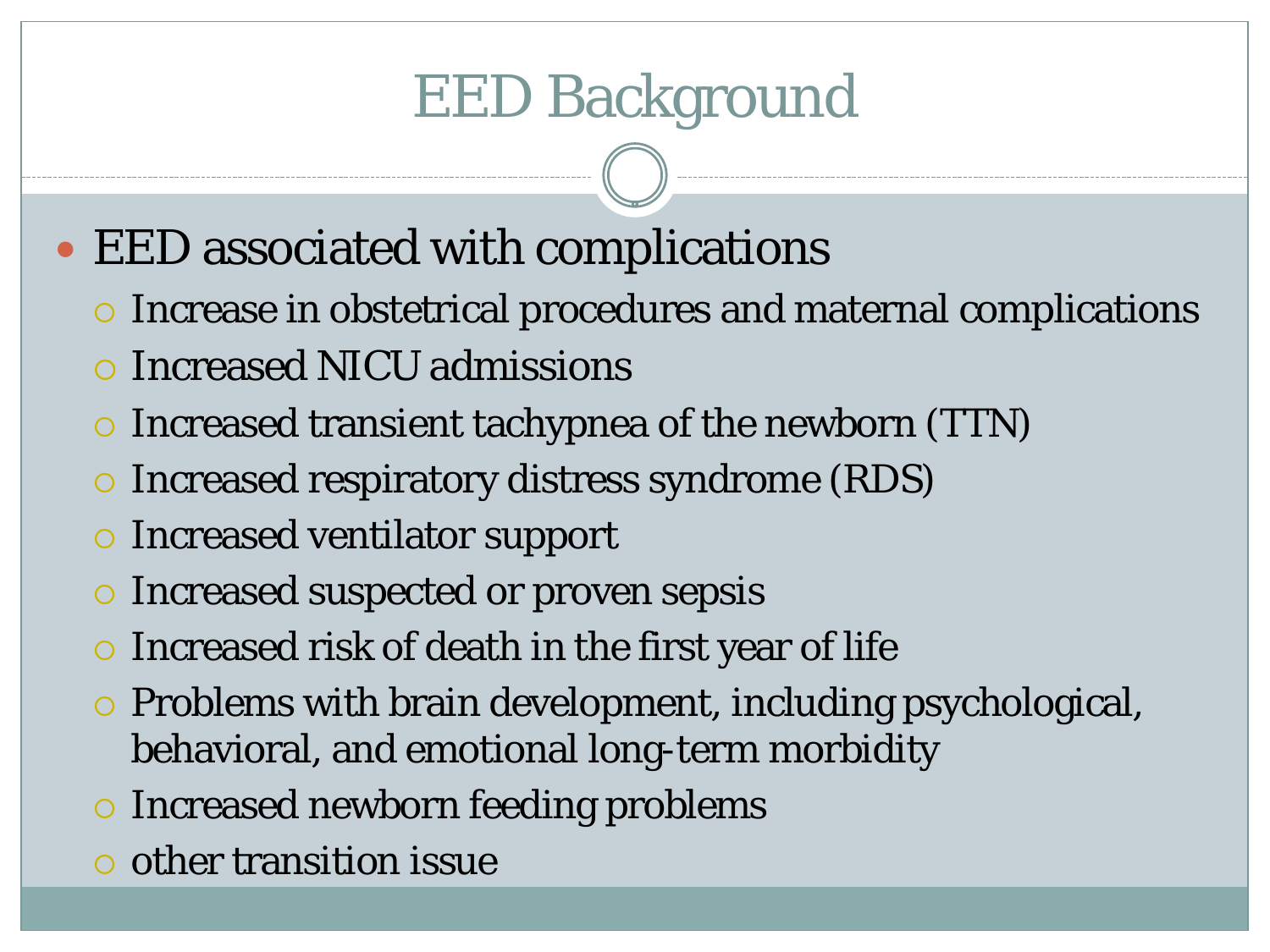#### • HCA 2007 study

 ~10% of 18,000 deliveries were EED without medical necessity

 Of those, almost 18% delivered at 37 to 38 weeks and 8% delivered at 38 to 39 weeks required neonatal care for 4.5 days on average, compared to 4.6% at 39 weeks and beyond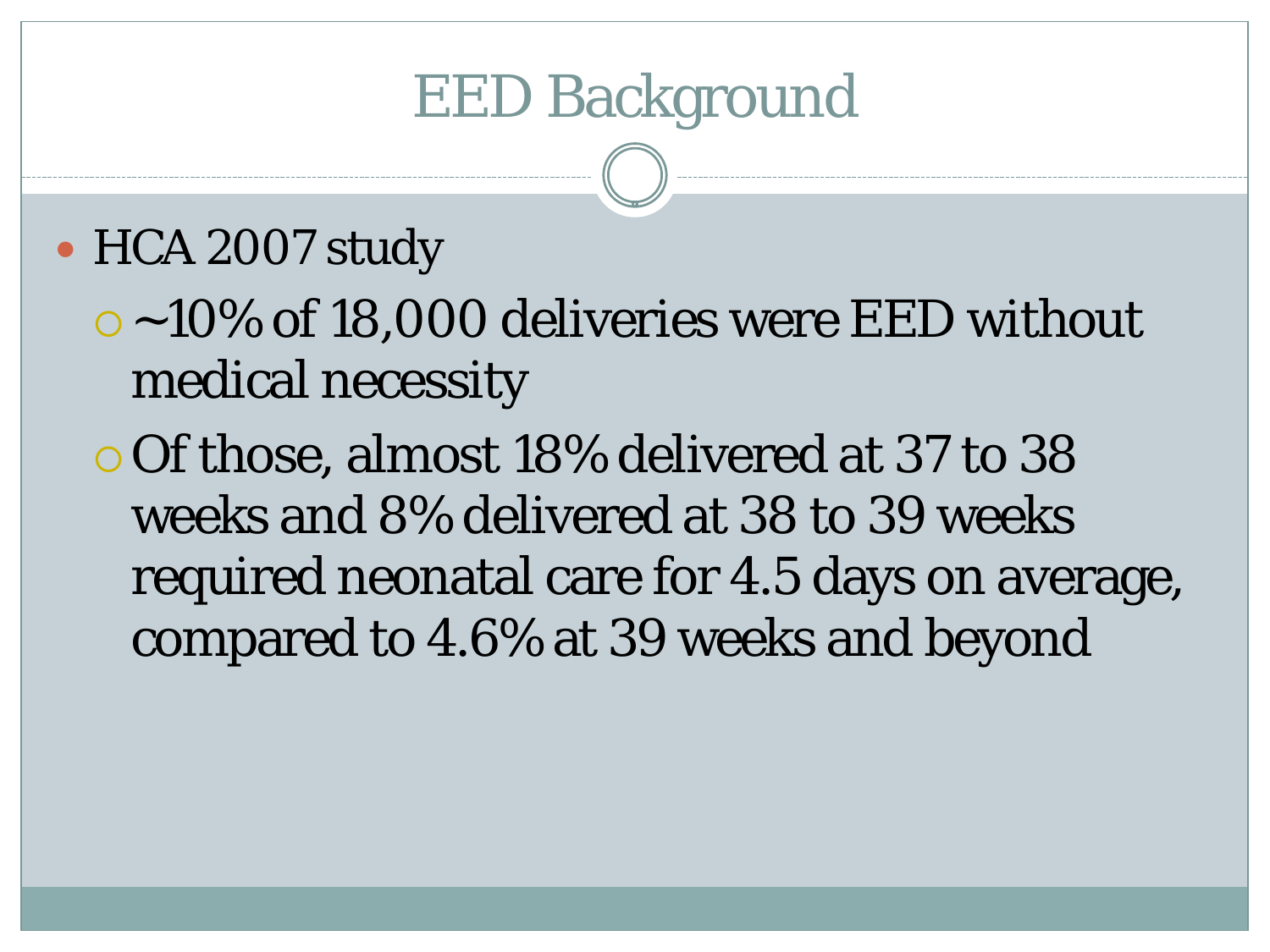- National Initiative: EED identified as key quality indicator for obstetric hospital care
	- The Joint Commission
	- National Quality Forum
	- Leapfrog Group
	- March of Dimes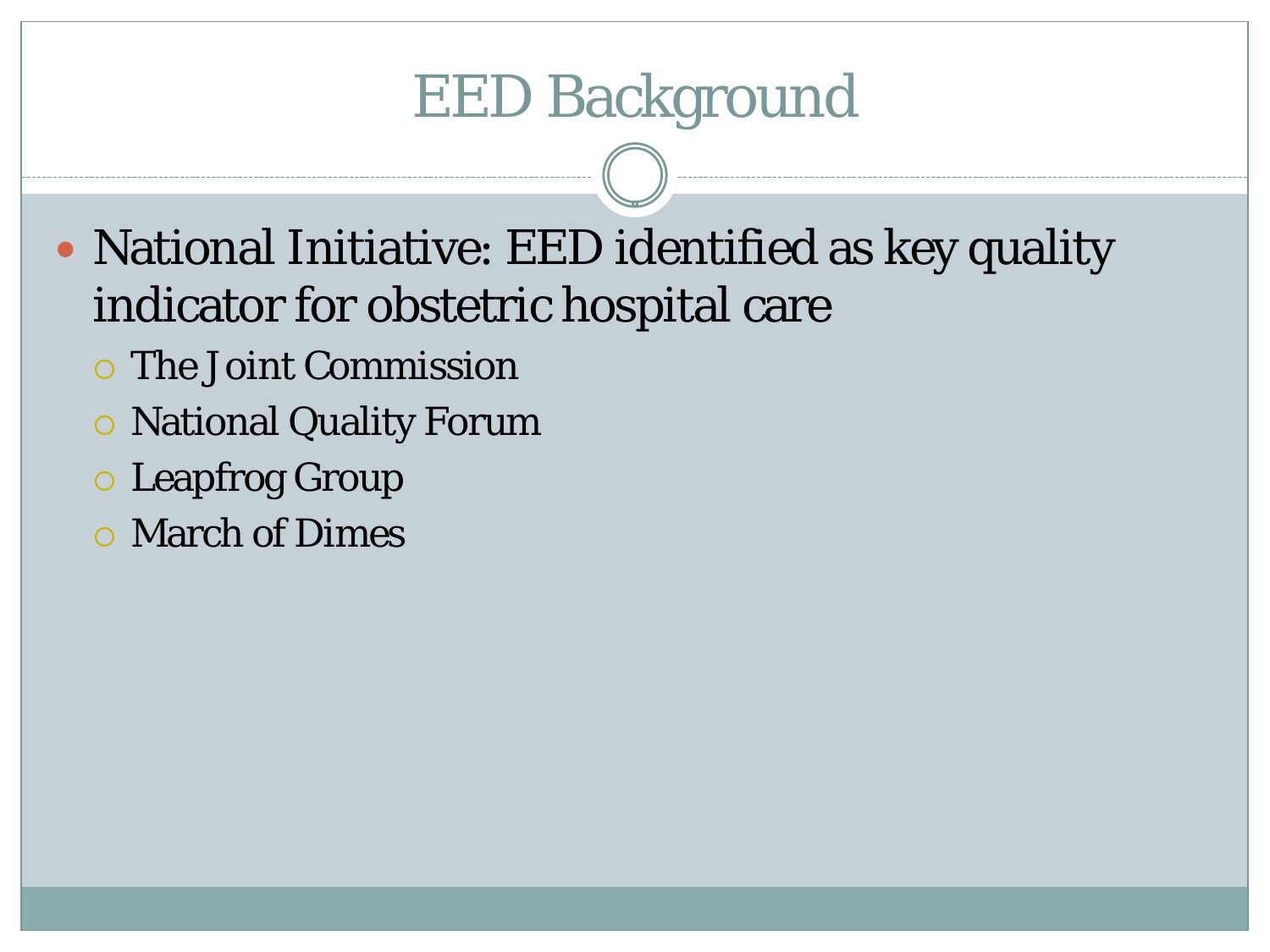- According to the Clark, SL et al, Journal of Obstetrics and Gynecology (210; 203: 449.e1-6),
	- policies backed by peer review only are less effective than hospital adoption of "hard stop" policies to prevent this practice.
	- propose that a 5% rate of elective early term delivery would be a reasonable national quality benchmark.
	- posit that a "hard stop" policy could reduce early elective delivery to  $<$  or  $=$  2%.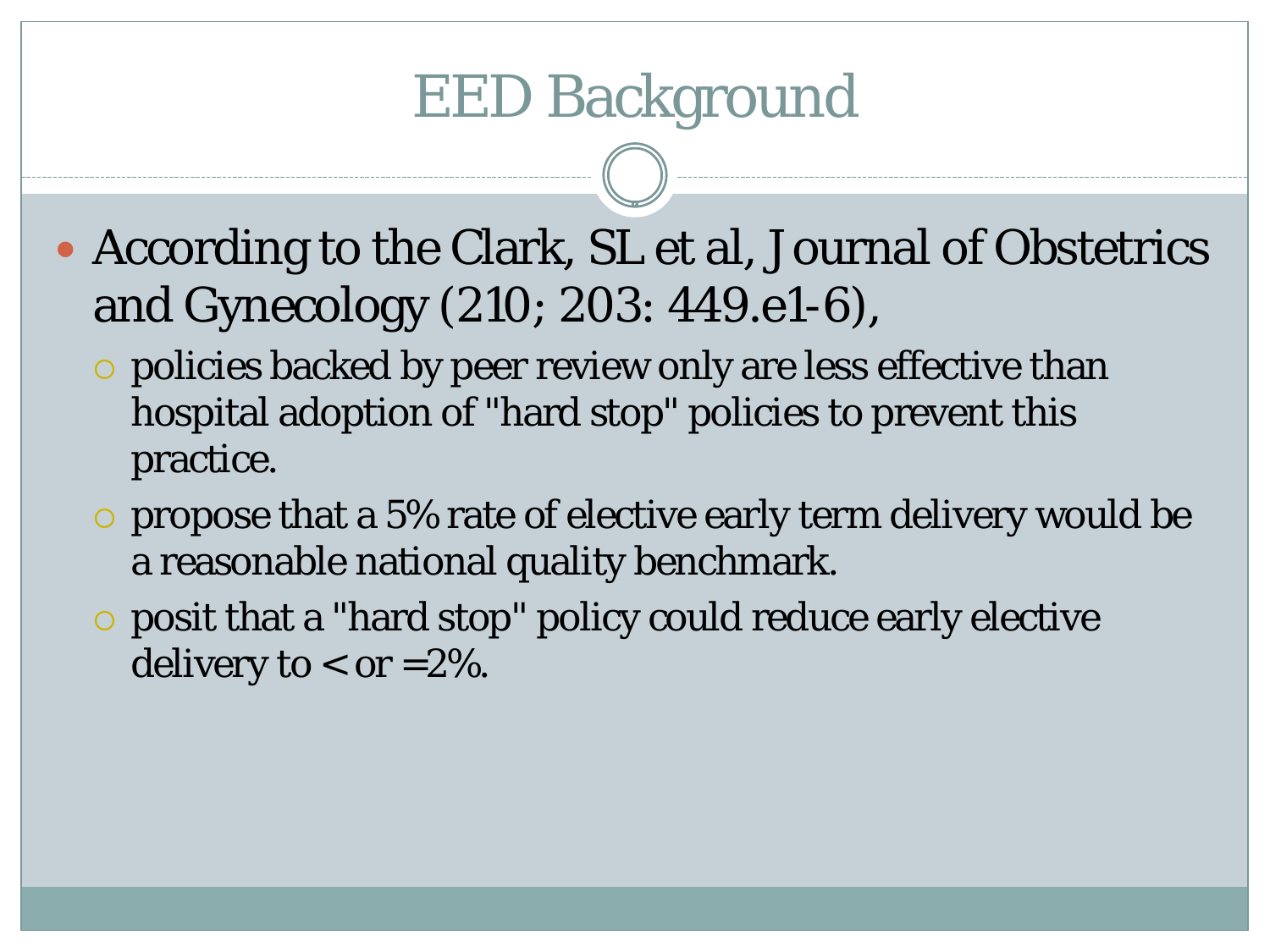In an effort to determine the health and fiscal impact of early elective deliveries, the MO HealthNet Division (MHD) has researched short-term outcomes and costs of babies born as a result of an Early Elective Delivery (EED; 37-38 weeks gestation) in comparison to babies that were born as a result of a spontaneous vaginal Full-Term Delivery (FTD; 39-plus weeks gestation).

This study used administrative (claim) data to examine 6,842 babies born in calendar year 2010.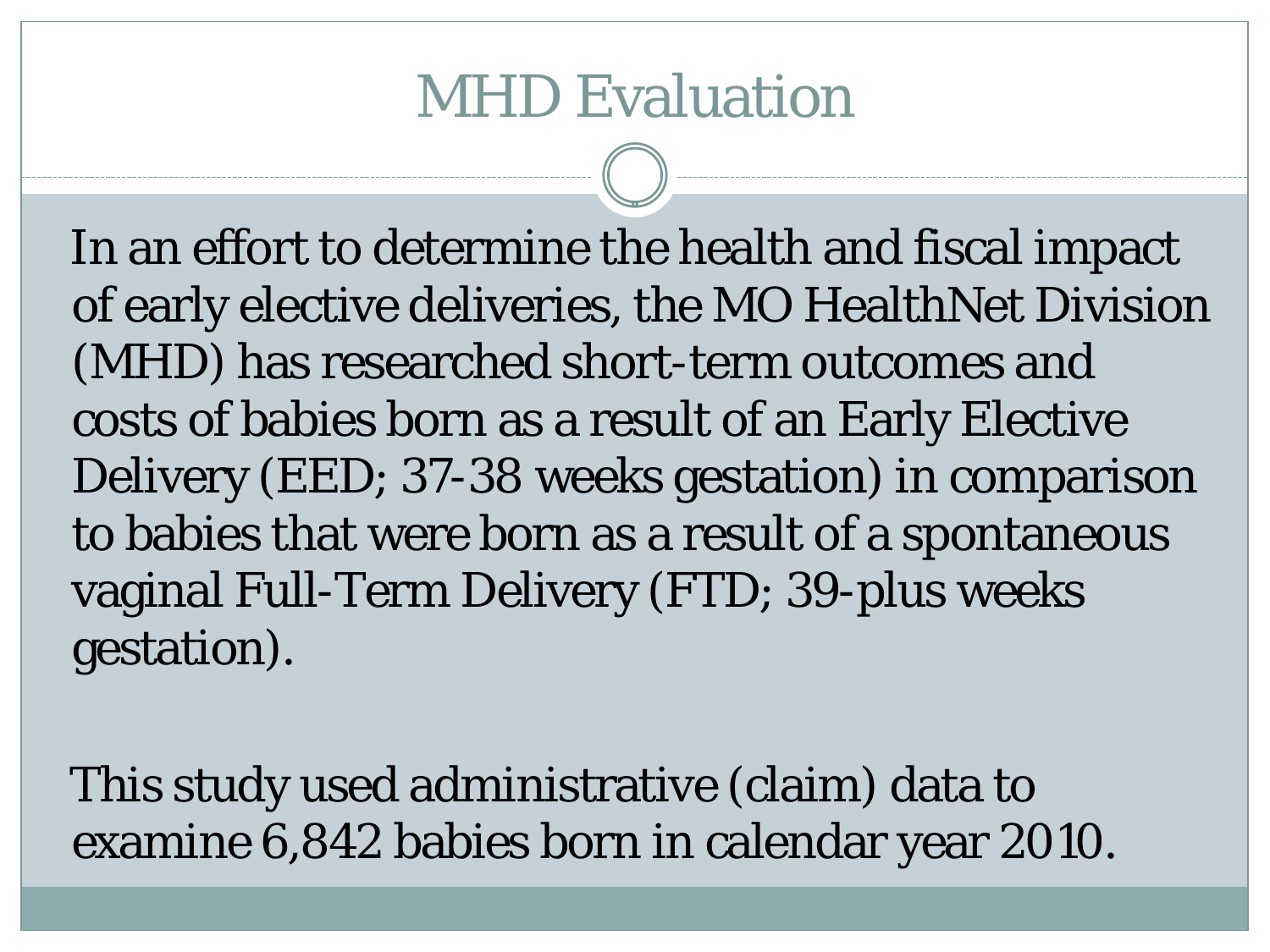EED infants were identified using the following criteria from the birth certificate:

- **↔ Gestational age of 37 or 38 weeks**
- **❖** No medical indications
- **❖** Inductions/Vaginal
- C-Sections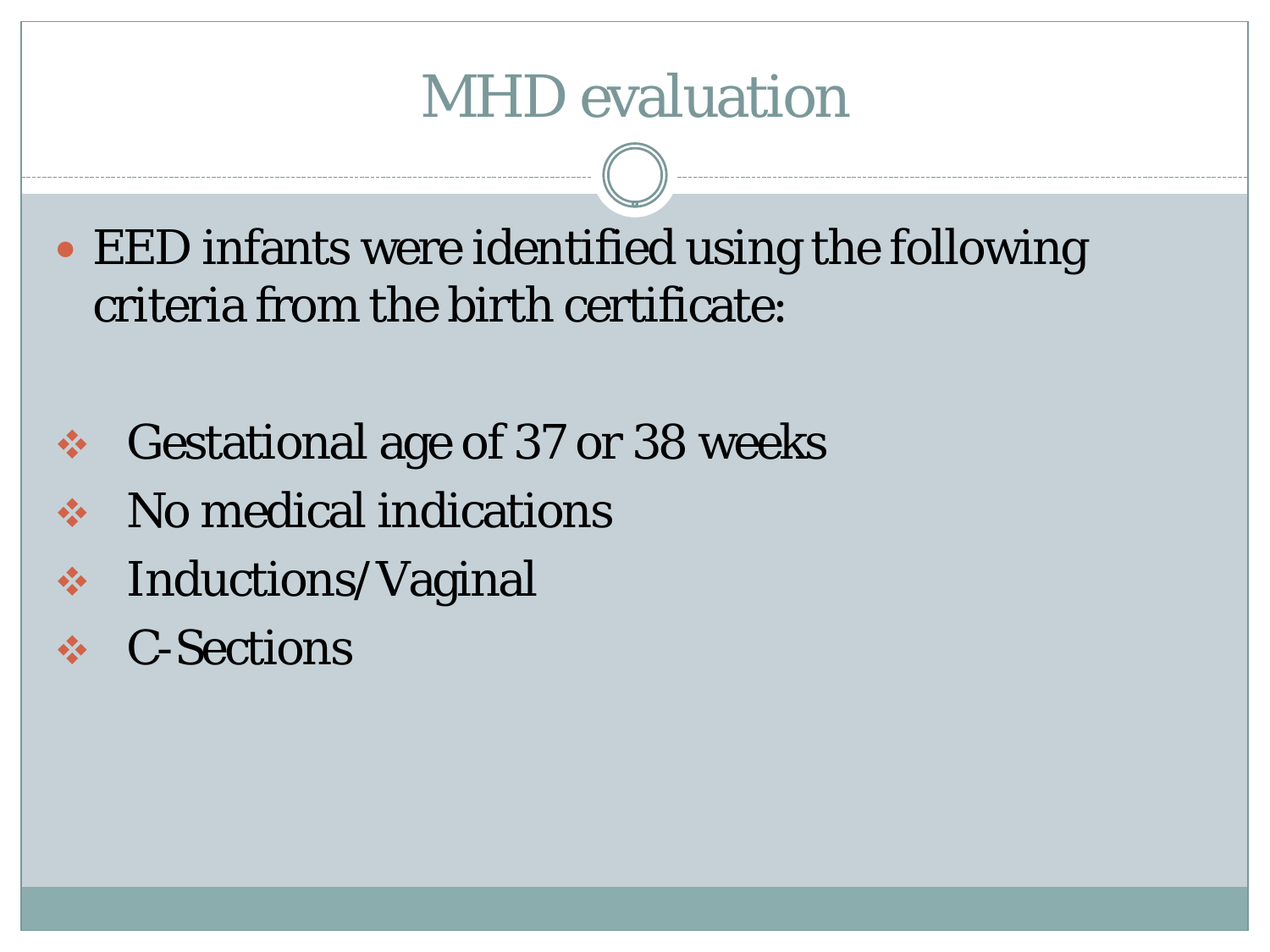Using these criteria,1,802 EED infants were identified (26.3% of the total 6,842 infants).

 671 (9.8%) were born by Early Elective C-Section 1,131 (16.5%) by Early Elective Vaginal delivery after induction.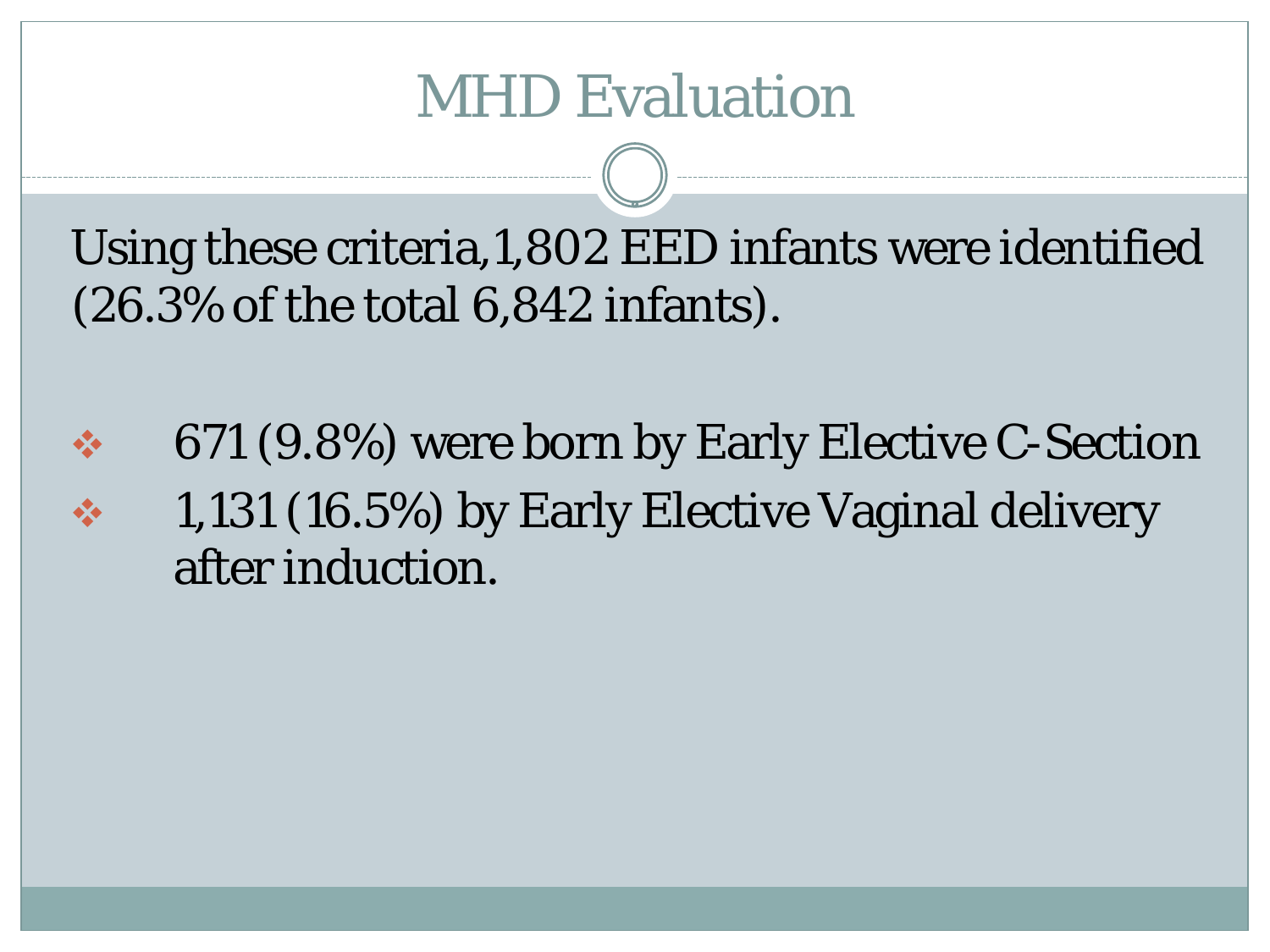FTD infants were identified using the following criteria from the birth certificate:

- **❖** Gestational age of 39-plus weeks
- **❖** No medical indications
- **❖** Spontaneous vaginal delivery

Using these criteria 5,040 infants were identified (73.7%) and born at FTD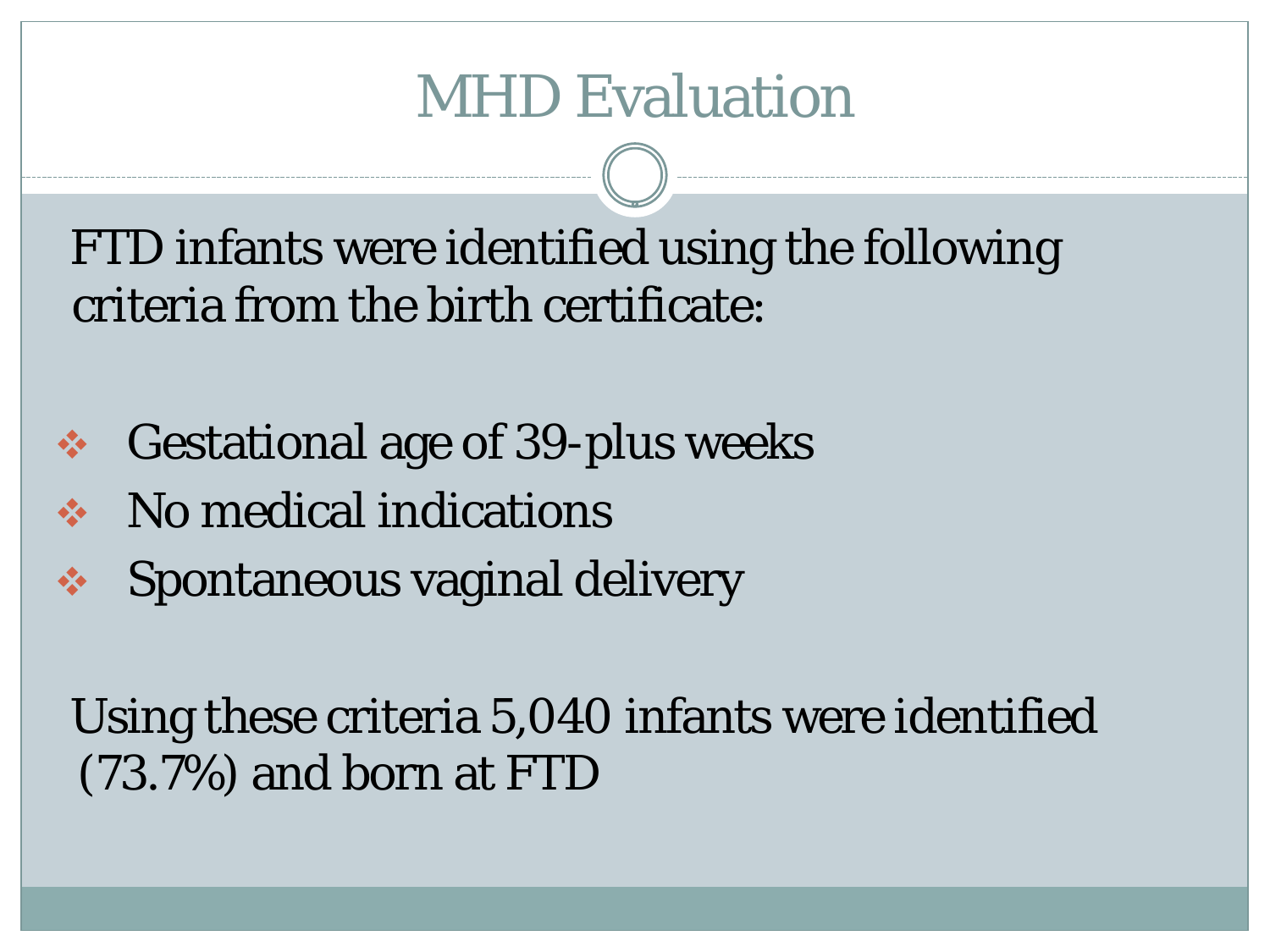#### The total delivery costs and inpatient length of stays for the EED infants are higher than those of the FTD group.

| <b>CY 2010</b><br><b>No Medical Indication</b><br>on Birth Certificate | <b>Number of</b><br><b>Babies</b> | <b>Average Length</b><br>of Stay | <b>Total Cost</b><br><b>Delivery</b><br><b>Inpatient Stay</b><br>(Claims Only*) | <b>Average Cost</b><br><b>Delivery Inpatient</b><br><b>Stay</b><br>(Claims Only*) |
|------------------------------------------------------------------------|-----------------------------------|----------------------------------|---------------------------------------------------------------------------------|-----------------------------------------------------------------------------------|
|                                                                        |                                   |                                  |                                                                                 |                                                                                   |
| <b>EED C-Sections</b>                                                  | 671                               | 3.27                             | \$1,935,302.28                                                                  | \$2,884.21                                                                        |
|                                                                        |                                   |                                  |                                                                                 |                                                                                   |
| <b>EED Induced Vaginal</b>                                             | 1,131                             | 2.03                             | \$1,853,548.84                                                                  | \$1,638.86                                                                        |
| <b>FTD Spontaneous</b><br>Vaginal                                      | 5,040                             | 2.02                             | \$7,755,603.52                                                                  | \$1,538.81                                                                        |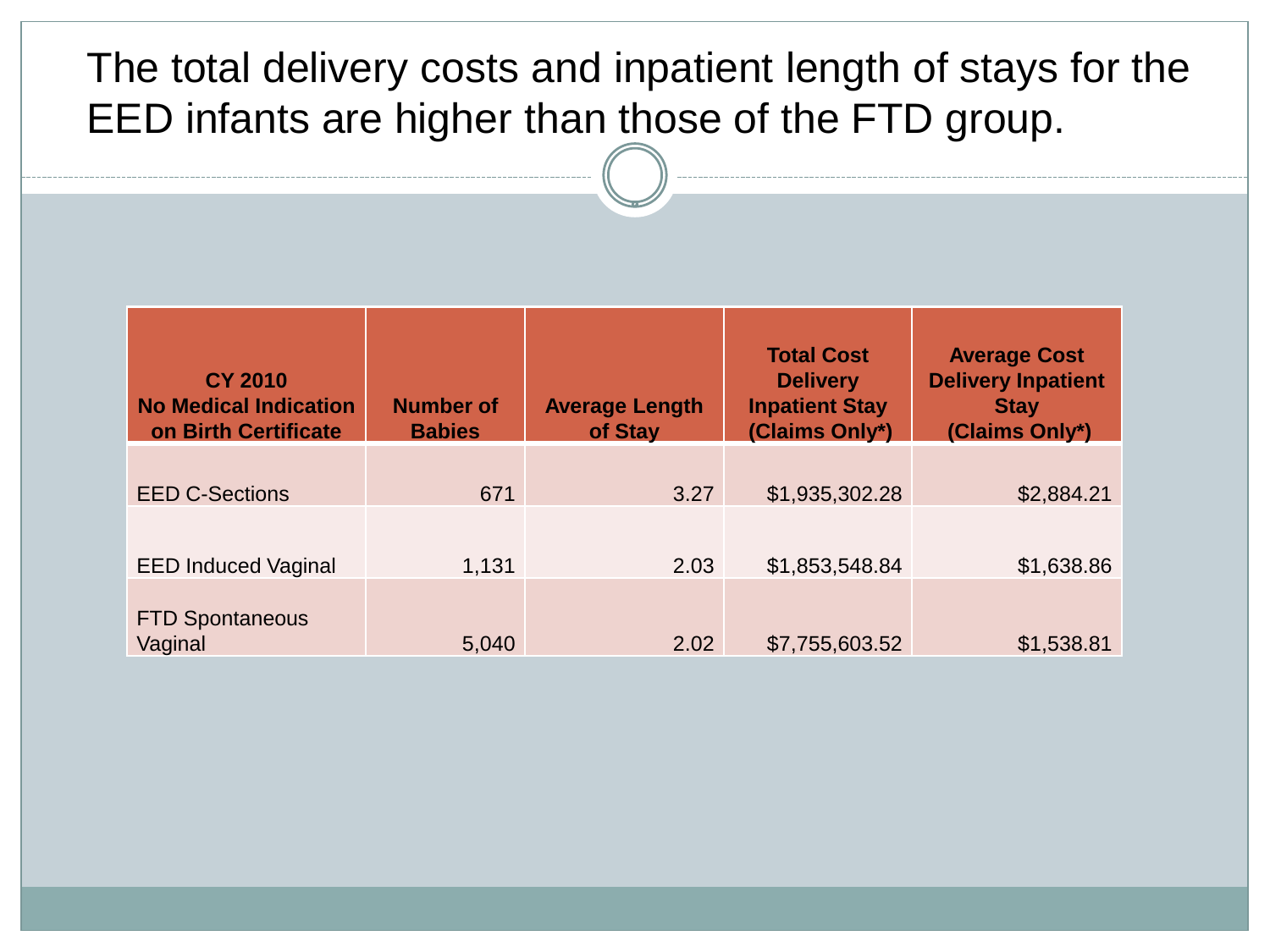- Based on these data, allowing EED infants to reach full gestation and achieve spontaneous vaginal delivery would
	- avoid complications associated with EED, improving outcomes,
	- achieve an approximate cost reduction exceeding one million dollars annually (\$1,015,915.50).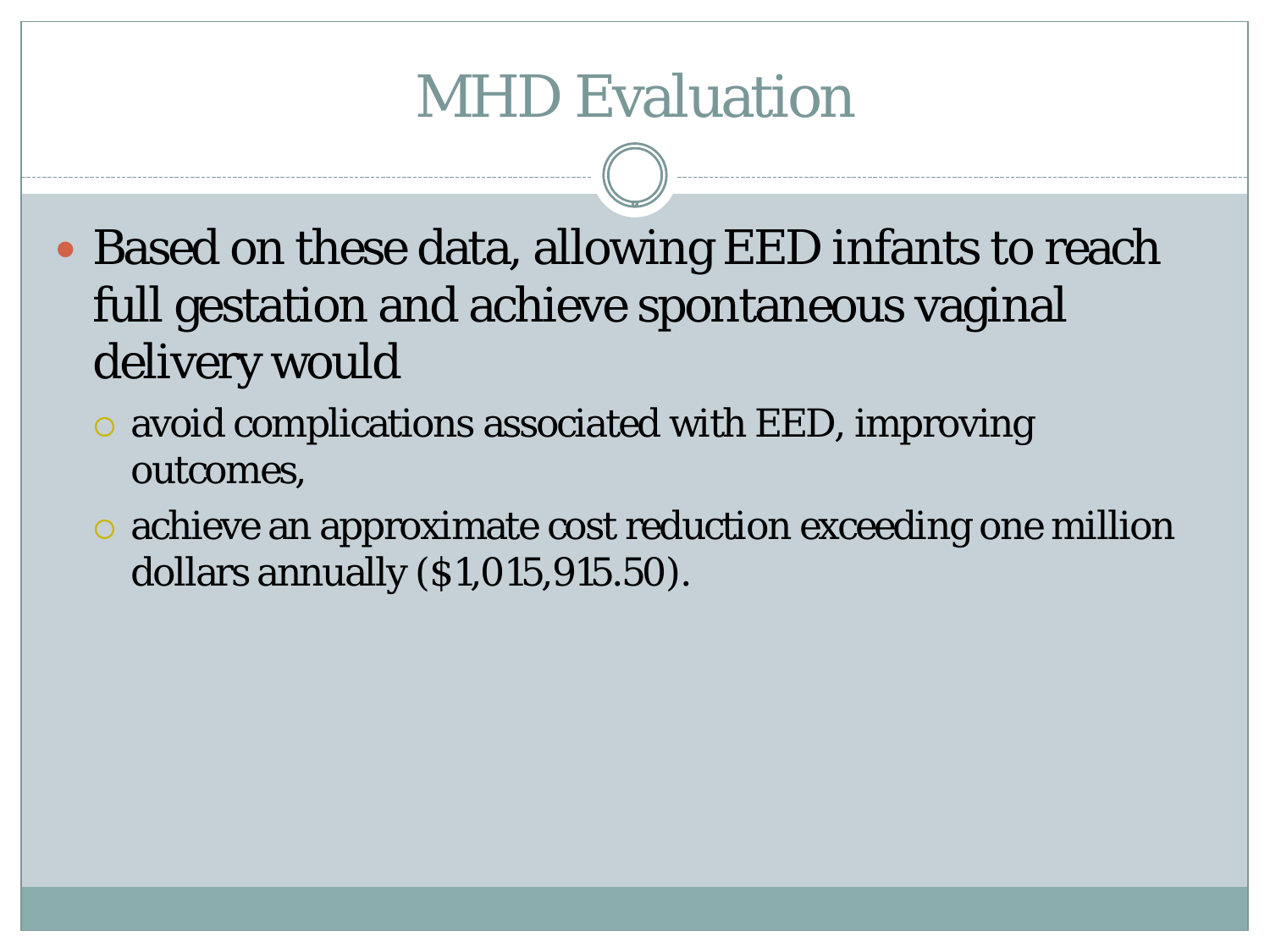Actual savings would likely be significantly greater, since our estimates do not include other costs such as additional outlier payments, KICK payments, and physician charges for baby claims with higher than 'normal' inpatient costs incurred.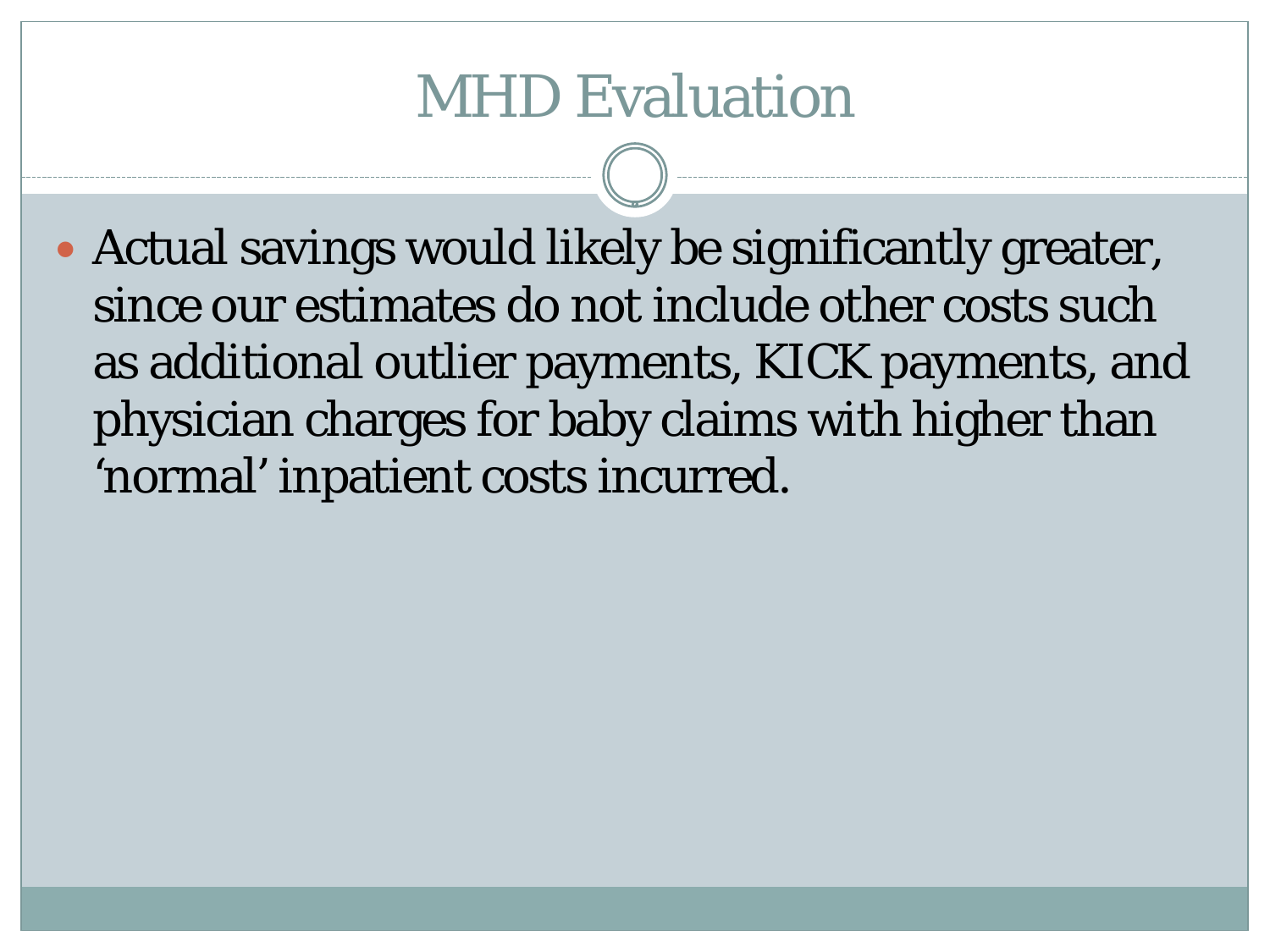Immediate healthcare needs of EED vs. FTD infants in terms of higher level of nursery care required after delivery

| <b>Level IV Nursery</b><br>(NICU) | <b>Number of Babies</b> | <b>Percent of Babies</b> | <b>Total Days</b> | <b>Average Days</b> |
|-----------------------------------|-------------------------|--------------------------|-------------------|---------------------|
| <b>EED C-Sections</b>             | 12                      | 1.788%                   | 53                | 4.4                 |
| EED Vaginal-<br>Induced           | 11                      | 0.973%                   | 99                | 9.0                 |
| <b>FTD Spontaneous</b><br>Vaginal | 43                      | 0.853%                   | 43                | 4.7                 |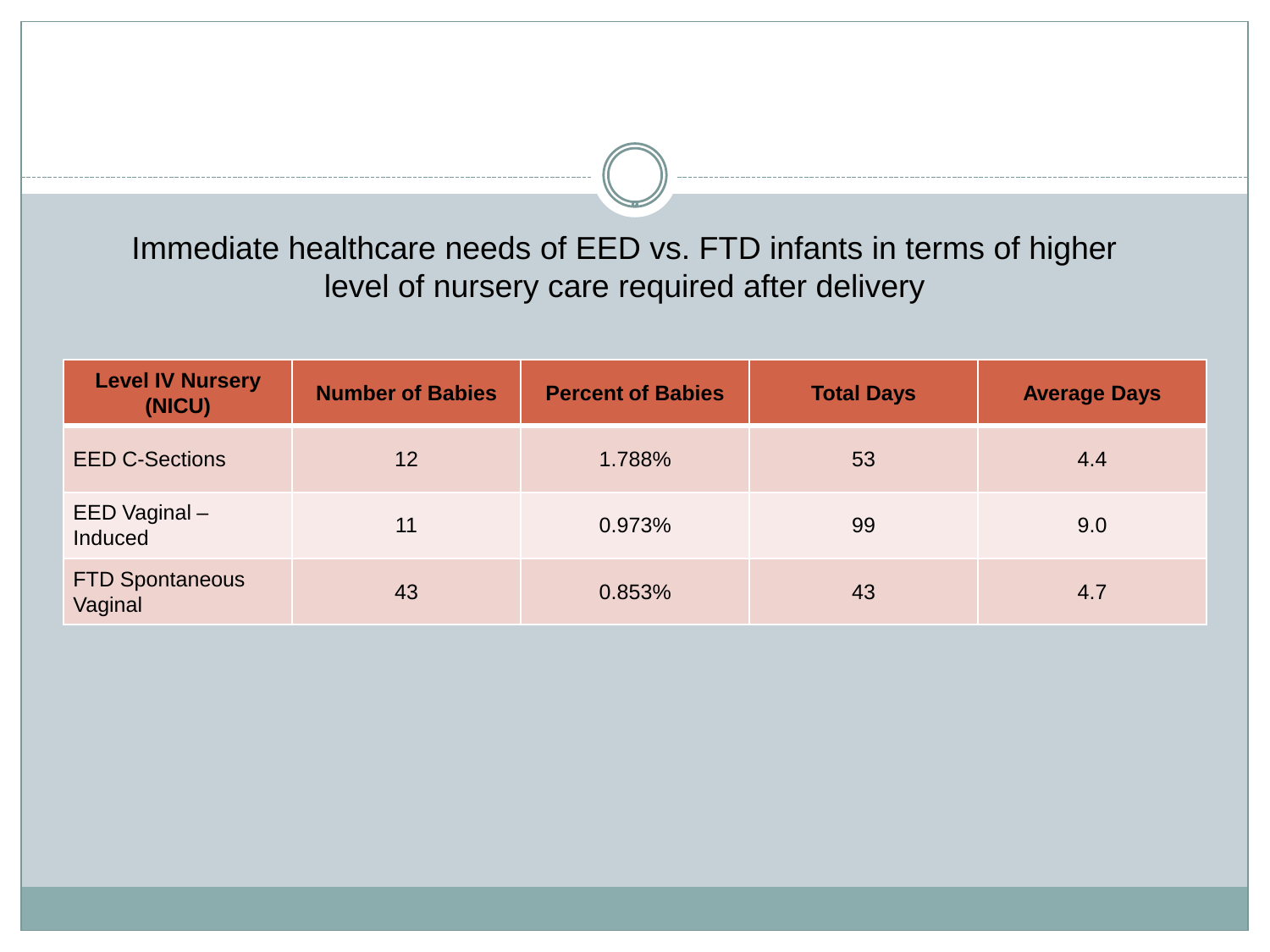EED babies have a higher incidence of NICU care than the FTD babies.

 The percent of EED babies born via c-section who required NICU care is 52.29% higher than FTD infants requiring NICU days.

 The percent of FTD babies requiring NICU days is 12.3% lower than babies born via EED vaginal delivery after induction requiring NICU days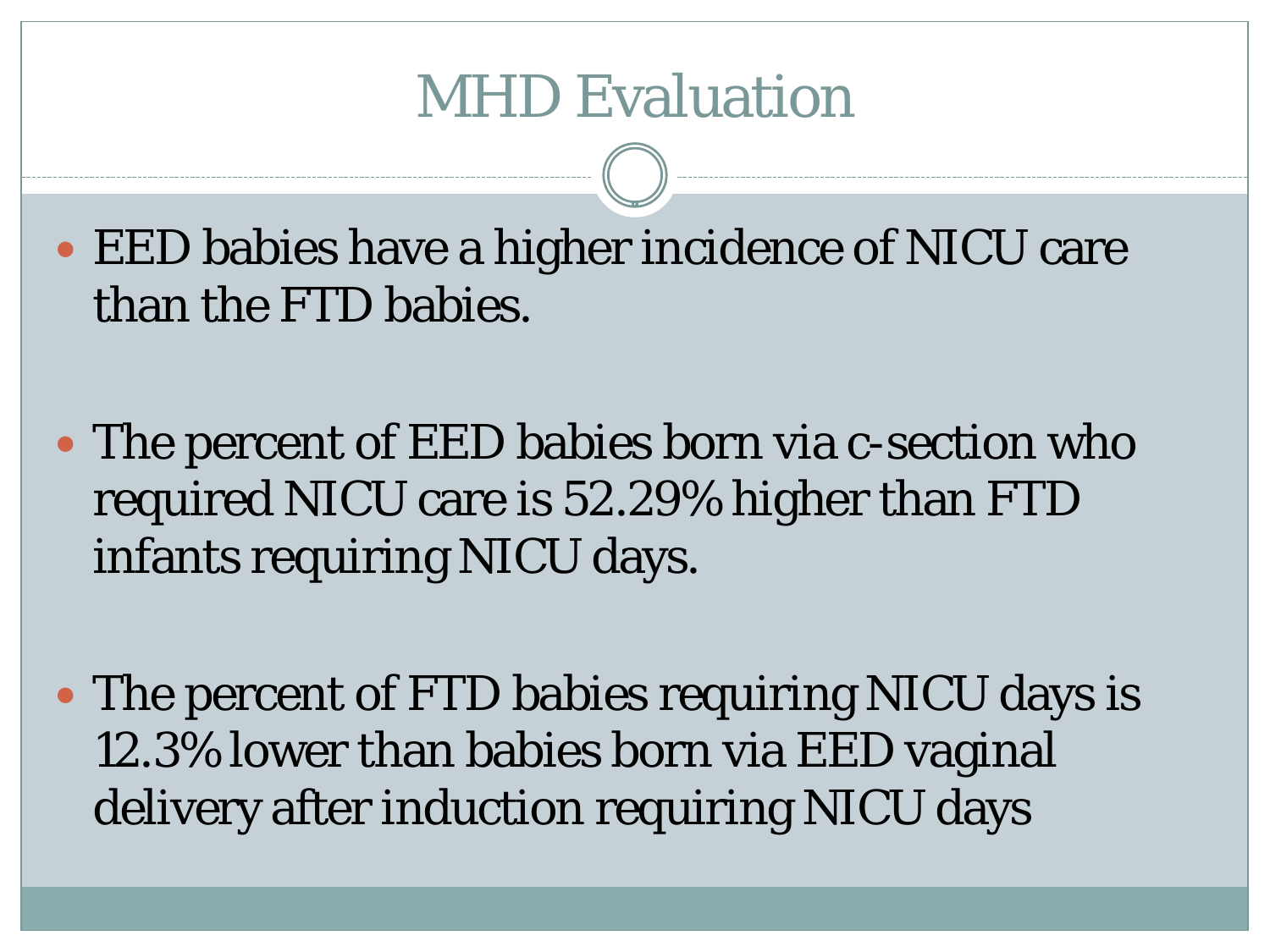Similar patterns are found when reviewing total costs of healthcare (claims data) for the first year of life, with total costs for EED infants being over 50% greater than the costs for FTD infants.

| <b>CY 2010</b><br><b>No Medical Indication on</b><br><b>Birth Certificate</b> | <b>Number of</b><br><b>Babies</b> | <b>Total Cost</b><br><b>First Year of Life</b> | <b>Cost Per Baby</b><br><b>First Year of Life</b> |
|-------------------------------------------------------------------------------|-----------------------------------|------------------------------------------------|---------------------------------------------------|
| <b>EED C-Sections</b>                                                         | 671                               | \$20,228,790.73                                | \$30,147.23                                       |
| <b>EED Vaginal - Induced</b>                                                  | 1131                              | \$35,557,198.12                                | \$31,438.73                                       |
| <b>FTD Spontaneous Vaginal</b>                                                | 5040                              | \$98,939,205.93                                | \$19,630.79                                       |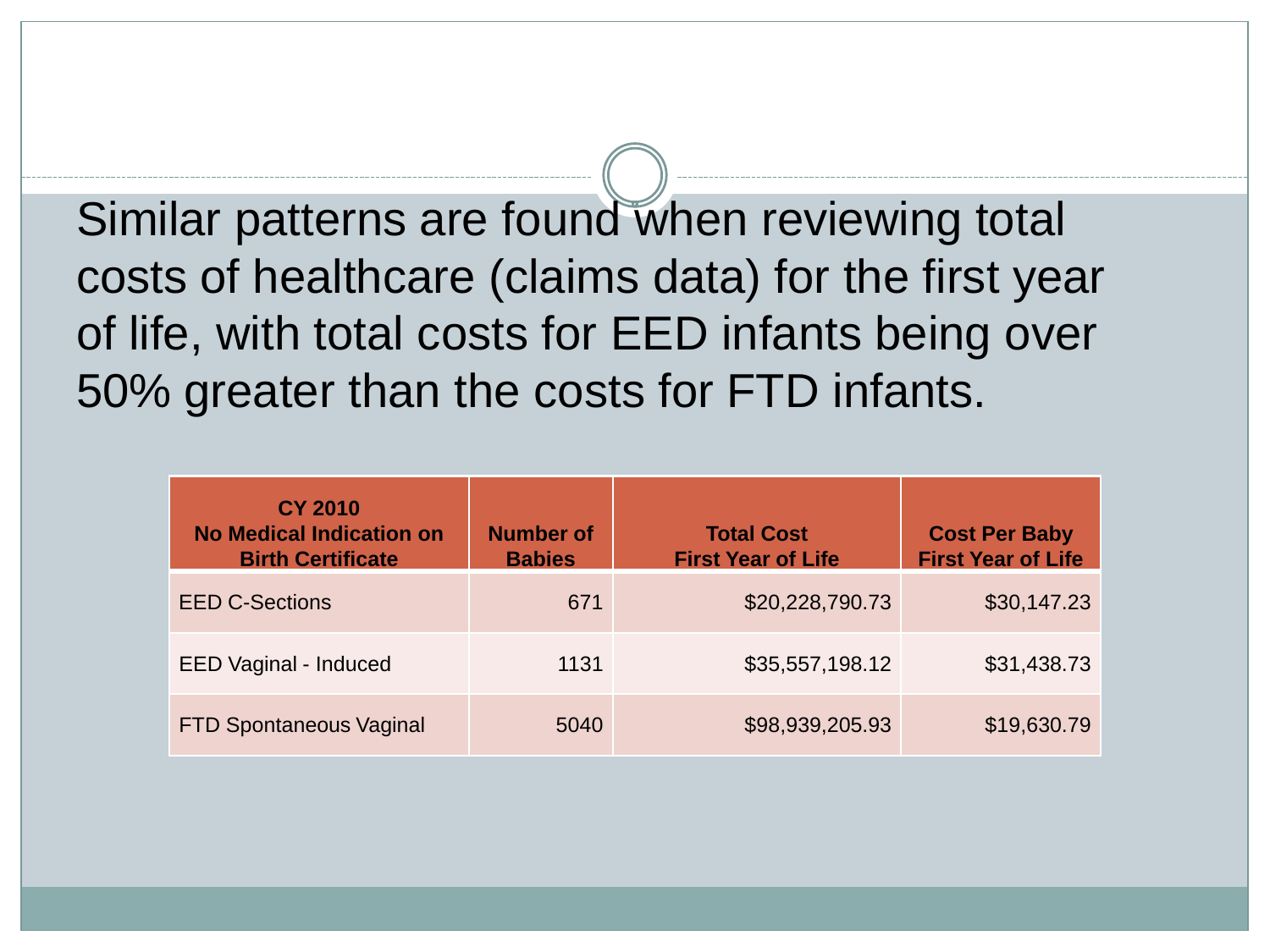• While the optimal method for data collection regarding early elective deliveries is by individual chart review, this administrative claim review clearly documents increased healthcare needs and costs for babies born as a result of an early elective delivery.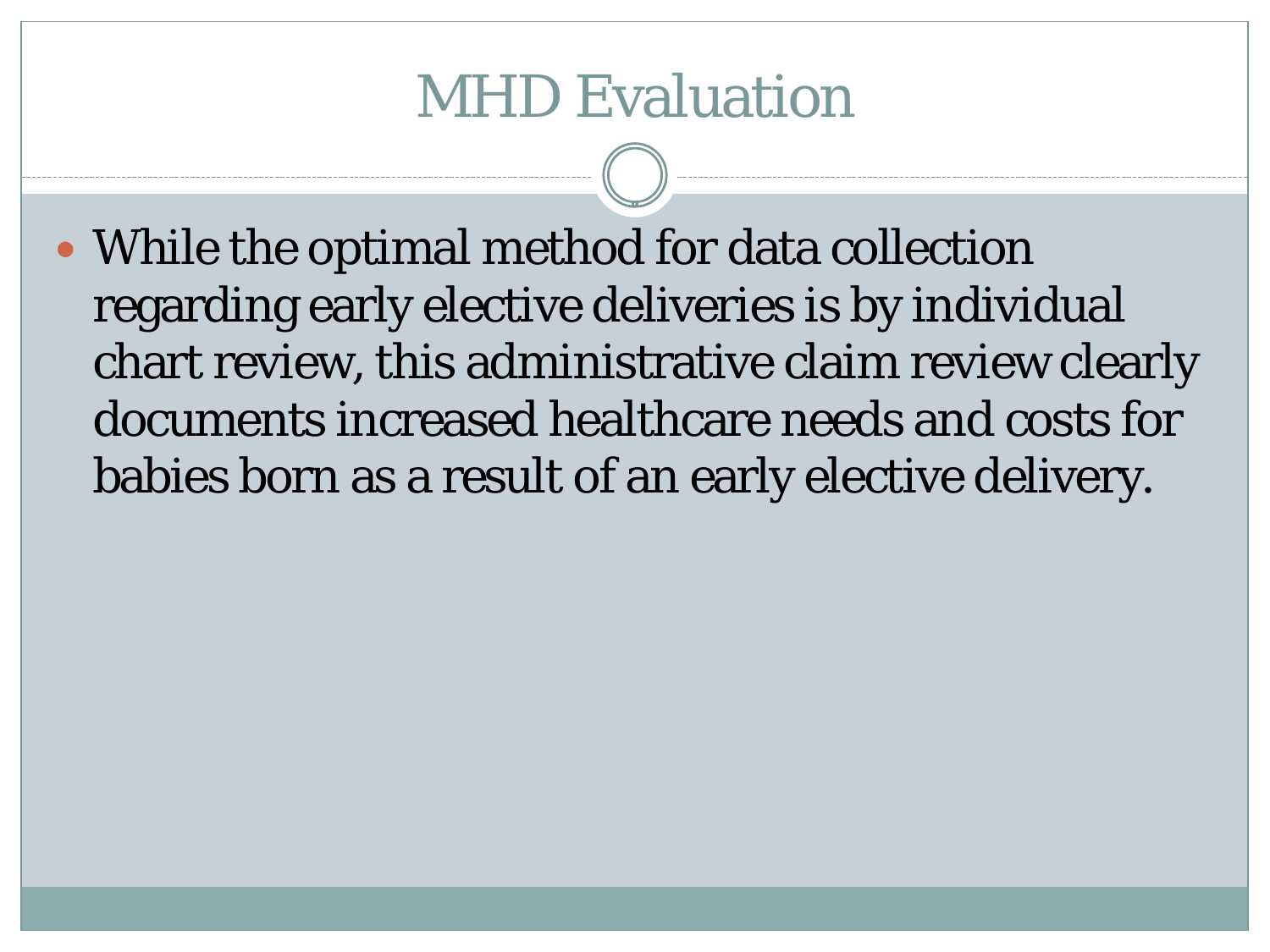• MHD findings are consistent with the LeapFrog Group, March of Dimes and other national studies in that babies born as a result of Early Elective Deliveries have increased health care needs as well as higher health care costs.